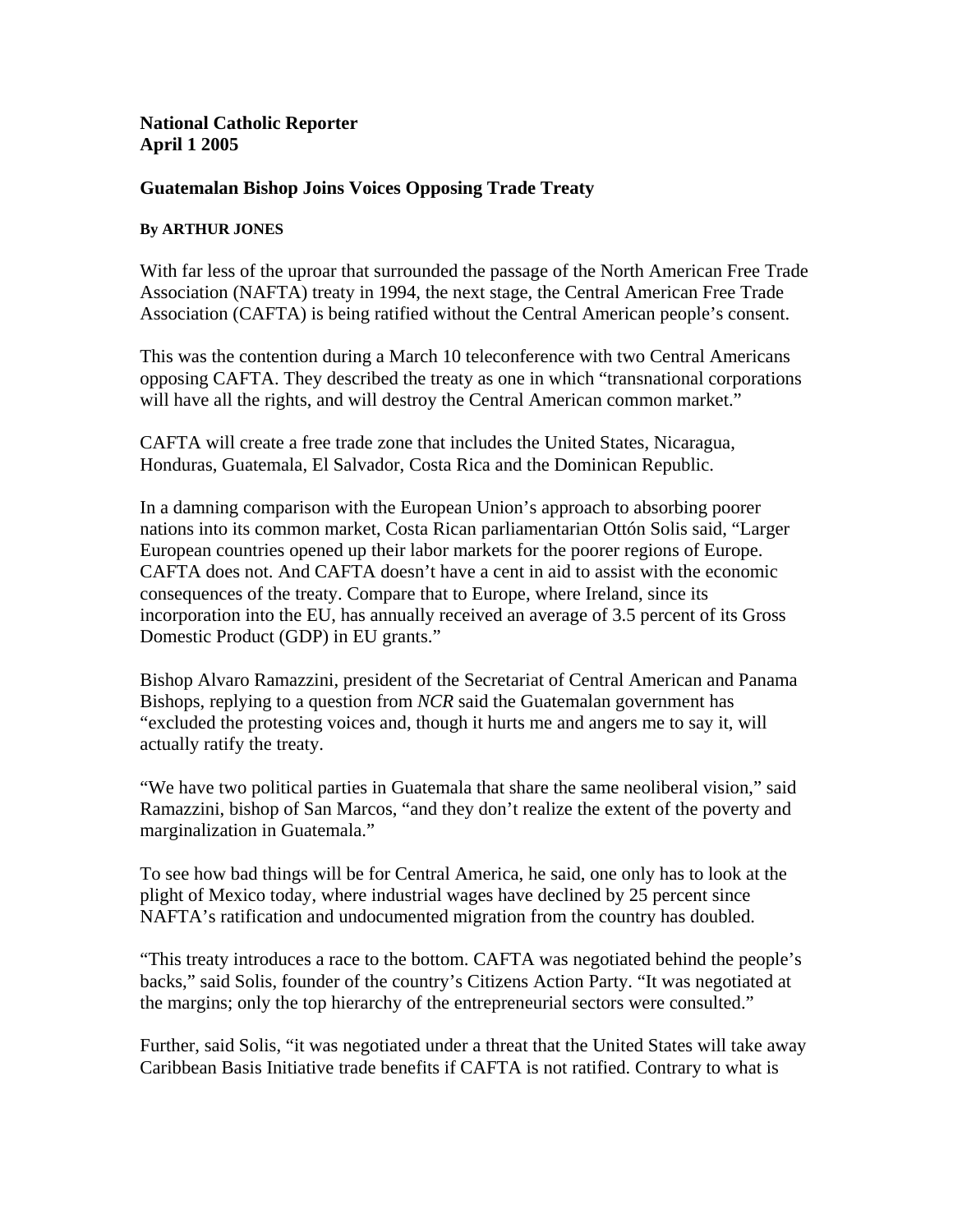being said in the United States, it will weaken environmental legislation, and labor legislation.

"There is nothing in CAFTA about technology transfer, nothing on technology cooperation. We want CAFTA renegotiated," he said.

Dozens of U.S. church groups are among 48 national and international organizations that have lobbied for more than two years against CAFTA's present form. Those pressing for a change to what the Washington Office on Latin America calls "a CAFTA that fails the standards of justice" include Oxfam, the American Friends Service Committee, Church World Service, the Presbyterian Church USA and the National Catholic Rural Life Conference.

U.S. and Central American Catholic bishops, in a joint communiqué last July, said there had not been "sufficient information and debate about CAFTA and its impact. This troubles us deeply given the obvious imbalance in power and influence that exists between the United States and the Central American countries."

Further, said the statement, "insufficient attention has been given to the impact of U.S. agricultural products on Central American farmers." Health care costs will increase because the treaty -- enforcing intellectual property rights -- works against the provision of generic drugs, the basis of health services in countries such as Costa Rica.

The treaty is structurally unsound for small countries, Solis continued. U.S. pharmaceutical corporations' ability to impose their intellectual property rights and ban generic drugs will mean that Costa Rica's health service -- like those of the other regional countries -- "will be destroyed," he said.

And that will come, he said, following a seven-year period in which Costa Rica has managed to raise significantly the living and health standards of its poor.

Both Ramazzini and Solis predicted the deepening of poverty in Central America as trade between the countries disappears under the waves of U.S. imports, as U.S. brand name goods drive local products out of business, and as the modest tariffs currently paid on U.S. imports is abolished -- tariffs which, said Solis, represent some 1.5 percent of Costa Rica's gross domestic product.

As a consequence simply of the ending of the tariffs on U.S. produced imports, he said, Costa Rica already has to cut back on its health services and social programs, and institute higher taxes.

Said Ramazzini, "Our analysis of the official CAFTA texts confirms the enormous dangers its implementation will pose, potentially affecting our rights, our environment, our well-being. CAFTA is based on a logic that favors profit over human rights and sustainability. More than 60 percent of Guatemalans are rural, agricultural. There is no